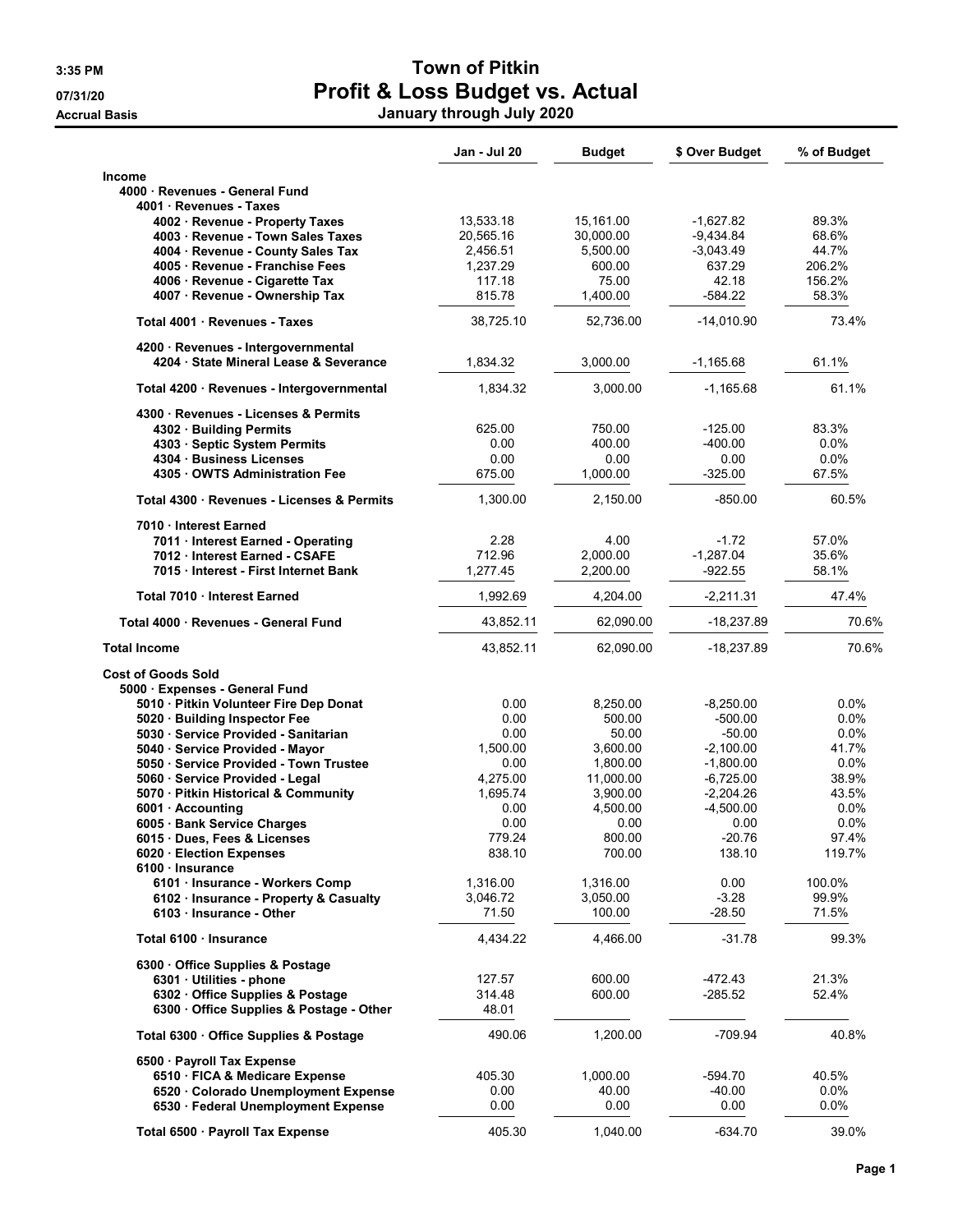|                                                                                            | Jan - Jul 20                | <b>Budget</b>               | \$ Over Budget               | % of Budget                |
|--------------------------------------------------------------------------------------------|-----------------------------|-----------------------------|------------------------------|----------------------------|
| 6580 - Public Works<br>6600 · Publishing & Recording Costs<br>6700 · Repairs & Maintenance | 0.00<br>14.49<br>0.00       | 750.00<br>200.00<br>0.00    | $-750.00$<br>-185.51<br>0.00 | $0.0\%$<br>7.2%<br>$0.0\%$ |
|                                                                                            |                             |                             |                              |                            |
| $6900 \cdot Wages$<br>6900.1 · Wages - Town Clerk                                          | 5,265.00                    | 9,800.00                    | $-4,535.00$                  | 53.7%                      |
| 6900.2 · Wages - Other                                                                     | 0.00                        | 0.00                        | 0.00                         | 0.0%                       |
| Total 6900 · Wages                                                                         | 5,265.00                    | 9,800.00                    | $-4,535.00$                  | 53.7%                      |
| 6950 · Zoning Expenses                                                                     | 0.00                        | 300.00                      | $-300.00$                    | $0.0\%$                    |
| 6960 Environmental Health                                                                  | 46.60                       | 100.00                      | $-53.40$                     | 46.6%                      |
| Total 5000 · Expenses - General Fund                                                       | 19,743.75                   | 52,956.00                   | $-33,212.25$                 | 37.3%                      |
| <b>Total COGS</b>                                                                          | 19,743.75                   | 52,956.00                   | $-33,212.25$                 | 37.3%                      |
| Gross Profit                                                                               | 24,108.36                   | 9,134.00                    | 14,974.36                    | 263.9%                     |
| <b>Expense</b>                                                                             |                             |                             |                              |                            |
| 95100 Fund - Streets                                                                       |                             |                             |                              |                            |
| 5110 Fund - Streets - Revenues                                                             |                             |                             |                              |                            |
| 5110.1 Streets - From Fund Equity<br>5110.2 Streets - HUTF Income                          | $-18,190.00$<br>$-5,468.93$ | $-18,190.00$                | 0.00<br>5,031.07             | 100.0%<br>52.1%            |
| 5110.3 Streets - Mill Levy Income                                                          | $-3,799.00$                 | $-10,500.00$<br>$-3,799.00$ | 0.00                         | 100.0%                     |
| 5110.4 Streets - License Revenue                                                           | $-424.67$                   | $-800.00$                   | 375.33                       | 53.1%                      |
| 5110.5 Streets - From General Fund                                                         | $-3,711.00$                 | $-3,711.00$                 | 0.00                         | 100.0%                     |
| 5110.6 · Streets - Other Income                                                            | -175.00                     | 0.00                        | $-175.00$                    | 100.0%                     |
| Total 5110 Fund - Streets - Revenues                                                       | $-31,768.60$                | $-37,000.00$                | 5,231.40                     | 85.9%                      |
| 5160 Fund - Streets - Expenses                                                             |                             |                             |                              |                            |
| 5160.1 · Streets - Maintenance Expenses                                                    | 4,457.60                    | 8,000.00                    | $-3,542.40$                  | 55.7%                      |
| 5160.2 · Streets - Snow plowing Expense                                                    | 11,438.00                   | 28,000.00                   | $-16,562.00$                 | 40.9%                      |
| 5160.3 · Streets - Ditches Expenses                                                        | 104.35                      | 1,000.00                    | $-895.65$                    | 10.4%                      |
| 5160.4 · Streets - Improve and Open                                                        | 0.00                        | 0.00                        | 0.00                         | 0.0%                       |
| 5160.6 Streets - Other Expenses                                                            | 0.00                        | 0.00                        | 0.00                         | 0.0%                       |
| Total 5160 · Fund - Streets - Expenses                                                     | 15,999.95                   | 37,000.00                   | $-21,000.05$                 | 43.2%                      |
| Total 95100 · Fund - Streets                                                               | $-15,768.65$                | 0.00                        | $-15,768.65$                 | 100.0%                     |
| 95200 Fund - Town Hall                                                                     |                             |                             |                              |                            |
| 5210 Fund - Town Hall Revenues                                                             |                             |                             |                              |                            |
| 5210.1 Town Hall - From Fund Equity                                                        | 0.00                        | 0.00                        | 0.00                         | $0.0\%$                    |
| 5210.2 Town Hall - Mill Levy Income                                                        | $-3,799.00$                 | $-3,799.00$                 | 0.00                         | 100.0%                     |
| 5210.3 Town Hall - Fundraising Income                                                      | 0.00                        | 0.00                        | 0.00                         | 0.0%                       |
| 5210.4 Town Hall - Donations                                                               | 0.00                        | 0.00                        | 0.00                         | 0.0%                       |
| 5210.5 Town Hall - From General Fund                                                       | $-3,900.00$                 | $-3,900.00$                 | 0.00                         | 100.0%                     |
| 5210.6 Town Hall - Other Income                                                            | 0.00                        | 0.00                        | 0.00                         | 0.0%                       |
| 5210.7 Town Hall - From Cap Imp Fund                                                       | 0.00                        | 0.00                        | 0.00                         | 0.0%                       |
| Total 5210 · Fund - Town Hall Revenues                                                     | $-7,699.00$                 | $-7,699.00$                 | 0.00                         | 100.0%                     |
| 5260 · Fund - Town Hall Expenses                                                           |                             |                             |                              |                            |
| 5260.1 Town Hall - Repairs/Maintenance                                                     | 0.00                        | 0.00                        | 0.00                         | $0.0\%$                    |
| 5260.2 Town Hall - Utilities                                                               | 209.27                      | 1,000.00                    | $-790.73$                    | 20.9%                      |
| 5260.3 Town Hall - Fundraising Exp                                                         | 0.00                        | 0.00                        | 0.00                         | $0.0\%$                    |
| 5260.4 · Town Hall - Capital Improvement                                                   | 0.00                        | 5,000.00                    | $-5,000.00$                  | 0.0%                       |
| Total 5260 · Fund - Town Hall Expenses                                                     | 209.27                      | 6,000.00                    | -5,790.73                    | 3.5%                       |
| Total 95200 · Fund - Town Hall                                                             | $-7,489.73$                 | $-1,699.00$                 | $-5,790.73$                  | 440.8%                     |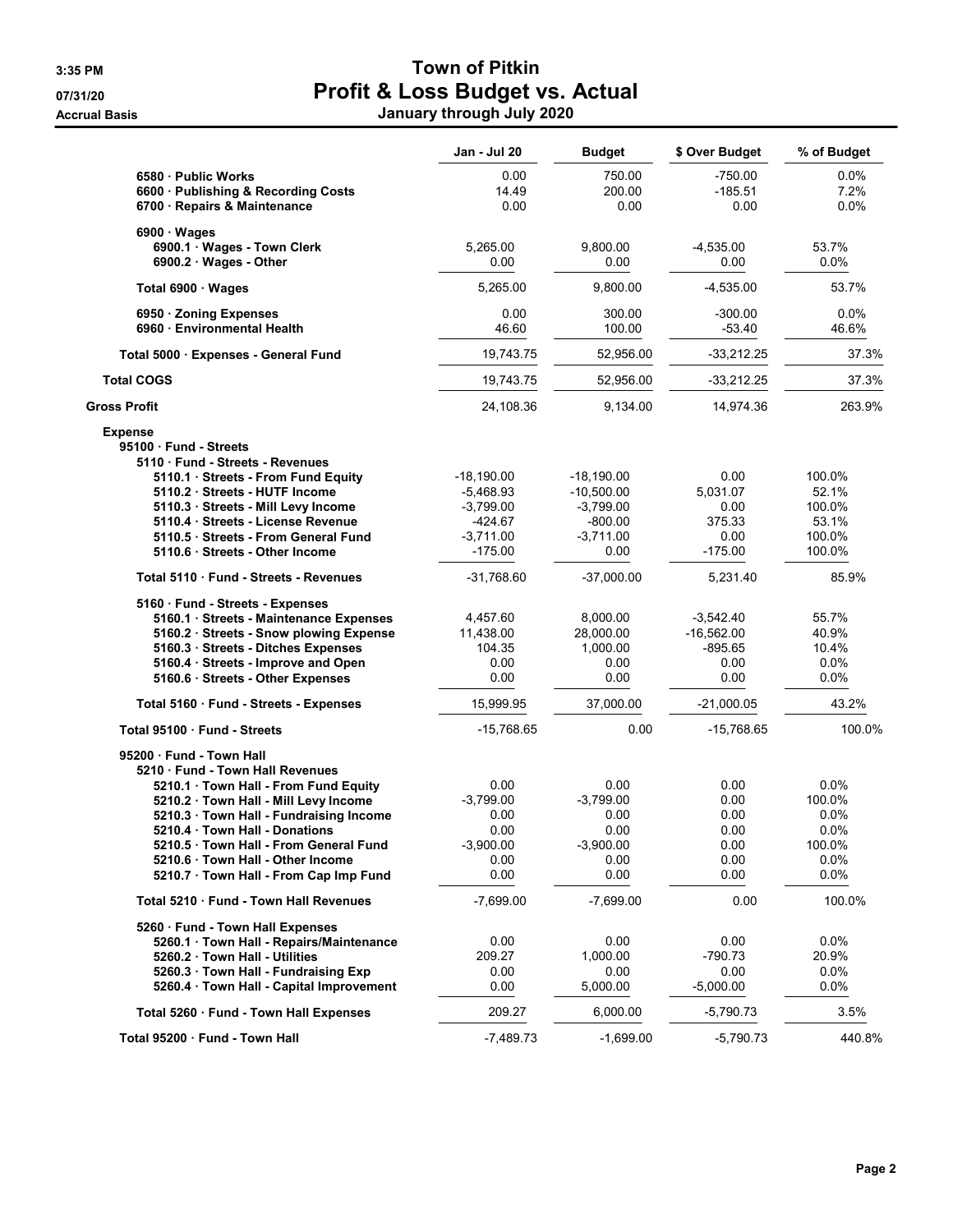|                                                                             | Jan - Jul 20          | <b>Budget</b>          | \$ Over Budget      | % of Budget     |
|-----------------------------------------------------------------------------|-----------------------|------------------------|---------------------|-----------------|
| 95300 Fund - Parks and Recreation                                           |                       |                        |                     |                 |
| 5310 · Parks and Recreation Revenues                                        |                       |                        |                     |                 |
| 5310.1 Parks & Rec - From Fund Equity                                       | $-2,000.00$           | $-2,000.00$            | 0.00                | 100.0%          |
| 5310.2 · Parks & Rec - From CTF Equity                                      | 0.00                  | 0.00                   | 0.00                | $0.0\%$         |
| 5310.3 Parks & Rec - Fundraising                                            | 0.00                  | 0.00                   | 0.00                | $0.0\%$         |
| 5310.4 Parks & Rec - Grant Income                                           | 0.00                  | 0.00                   | 0.00                | 0.0%            |
| 5310.5 · Parks & Rec - From General Fund                                    | 0.00                  | 0.00                   | 0.00                | $0.0\%$         |
| Total 5310 · Parks and Recreation Revenues                                  | $-2,000.00$           | $-2.000.00$            | 0.00                | 100.0%          |
| 5360 · Parks & Recreation Expenses                                          |                       |                        |                     |                 |
| 5360.1 Parks & Rec - Maintenance                                            | 0.00                  | 200.00                 | $-200.00$           | 0.0%            |
| 5360.2 Parks & Rec - New Equipment<br>5360.3 · Parks & Rec - Fundraiser Exp | 0.00<br>0.00          | 1.800.00               | $-1.800.00$<br>0.00 | 0.0%<br>0.0%    |
| 5360.6 · Parks & Rec - Other Expenses                                       | 0.00                  | 0.00<br>0.00           | 0.00                | 0.0%            |
| Total 5360 · Parks & Recreation Expenses                                    | 0.00                  | 2,000.00               | $-2,000.00$         | 0.0%            |
| Total 95300 Fund - Parks and Recreation                                     | $-2,000.00$           | 0.00                   | $-2,000.00$         | 100.0%          |
|                                                                             |                       |                        |                     |                 |
| 95400 Fund - Cemetery<br>5410 · Fund - Cemetery Revenue                     |                       |                        |                     |                 |
| 5410.1 Cemetery - From Fund Equity                                          | $-1,800.00$           | $-1,800.00$            | 0.00                | 100.0%          |
| 5410.2 Cemetery - Plot Sales                                                | $-250.00$             | $-200.00$              | $-50.00$            | 125.0%          |
| 5410.3 Cemetery - plaque sales                                              | $-600.00$             | $-4,000.00$            | 3,400.00            | 15.0%           |
| 5410.6 · Cemetery - Other Income                                            | 0.00                  | 0.00                   | 0.00                | $0.0\%$         |
| Total 5410 · Fund - Cemetery Revenue                                        | $-2,650.00$           | $-6,000.00$            | 3,350.00            | 44.2%           |
| 5460 · Fund - Cemetery Expenses                                             |                       |                        |                     |                 |
| 5460.1 Cemetery - Maintenance                                               | 0.00                  | 2,000.00               | $-2,000.00$         | 0.0%            |
| 5460.2 · Cemetery - Capital Improvements                                    | 0.00                  | 1,600.00               | $-1,600.00$         | 0.0%            |
| 5460.6 Cemetery - Other Expenses                                            | 304.00                | 1,650.00               | $-1,346.00$         | 18.4%           |
| Total 5460 · Fund - Cemetery Expenses                                       | 304.00                | 5,250.00               | $-4,946.00$         | 5.8%            |
| Total 95400 · Fund - Cemetery                                               | $-2,346.00$           | $-750.00$              | $-1,596.00$         | 312.8%          |
| 95500 Fund - Conservation Trust                                             |                       |                        |                     |                 |
| 5510 Fund - CTF Revenues                                                    |                       |                        |                     |                 |
| 5510.1 CTF - From Fund Equity                                               | 0.00                  | 0.00                   | 0.00                | 0.0%            |
| 5510.2 CTF - Met Rec Income<br>5510.3 CTF - Interest Earned                 | $-186.82$<br>$-83.38$ | $-175.00$<br>$-200.00$ | $-11.82$<br>116.62  | 106.8%<br>41.7% |
| 5510.4 CTF - Distribution from State                                        | $-173.00$             | $-400.00$              | 227.00              | 43.3%           |
| Total 5510 Fund - CTF Revenues                                              | $-443.20$             | $-775.00$              | 331.80              | 57.2%           |
|                                                                             |                       |                        |                     |                 |
| 5560 · Fund - CTF Expenses<br>5560.1 CTF - Transfers to Parks & Rec         | 0.00                  | 0.00                   | 0.00                | 0.0%            |
| 5560.2 CTF - Maintenance                                                    | 0.00                  | 0.00                   | 0.00                | 0.0%            |
| 5560.3 CTF - Capital Improvements                                           | 0.00                  | 0.00                   | 0.00                | 0.0%            |
| 5560.6 CTF - Other Expenses                                                 | 0.00                  | 0.00                   | 0.00                | $0.0\%$         |
| Total 5560 Fund - CTF Expenses                                              | 0.00                  | 0.00                   | 0.00                | 0.0%            |
| Total 95500 Fund - Conservation Trust                                       | $-443.20$             | $-775.00$              | 331.80              | 57.2%           |
| 95600 · Fund - Capital Improvements                                         |                       |                        |                     |                 |
| 5610 Capital Improvements Revenues                                          |                       |                        |                     |                 |
| 5610.1 · Cap Improv - From Fund Equity                                      | 0.00                  | 0.00                   | 0.00                | $0.0\%$         |
| 5610.2 Cap Impro - From General Fund                                        | $-500.00$             | $-500.00$              | 0.00                | 100.0%          |
| 5610.6 Cap Improvement - Other Income                                       | 0.00                  | 0.00                   | 0.00                | $0.0\%$         |
| Total 5610 · Capital Improvements Revenues                                  | $-500.00$             | $-500.00$              | 0.00                | 100.0%          |